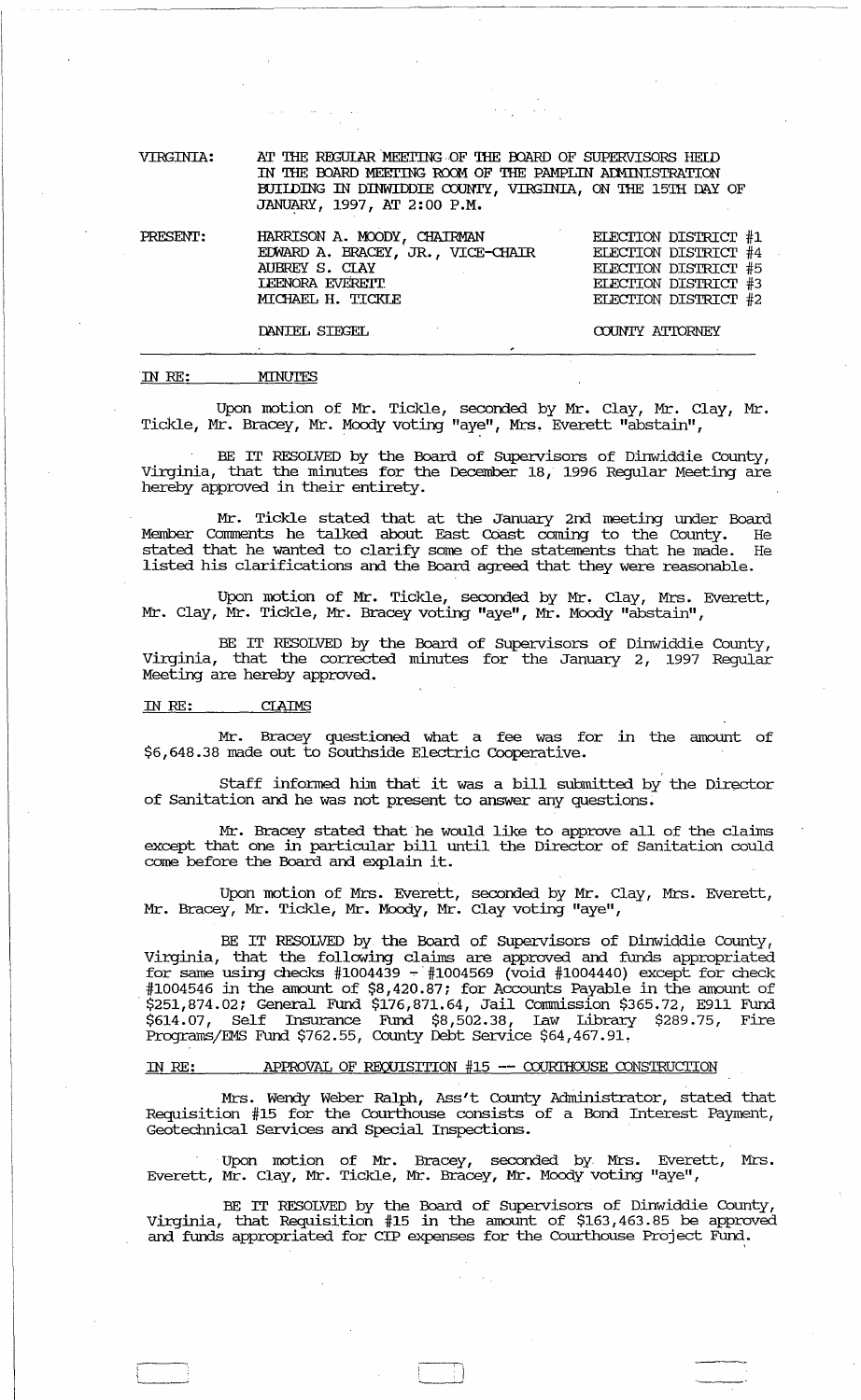$\mathcal{L}^{\text{max}}_{\text{max}}$  and  $\mathcal{L}^{\text{max}}_{\text{max}}$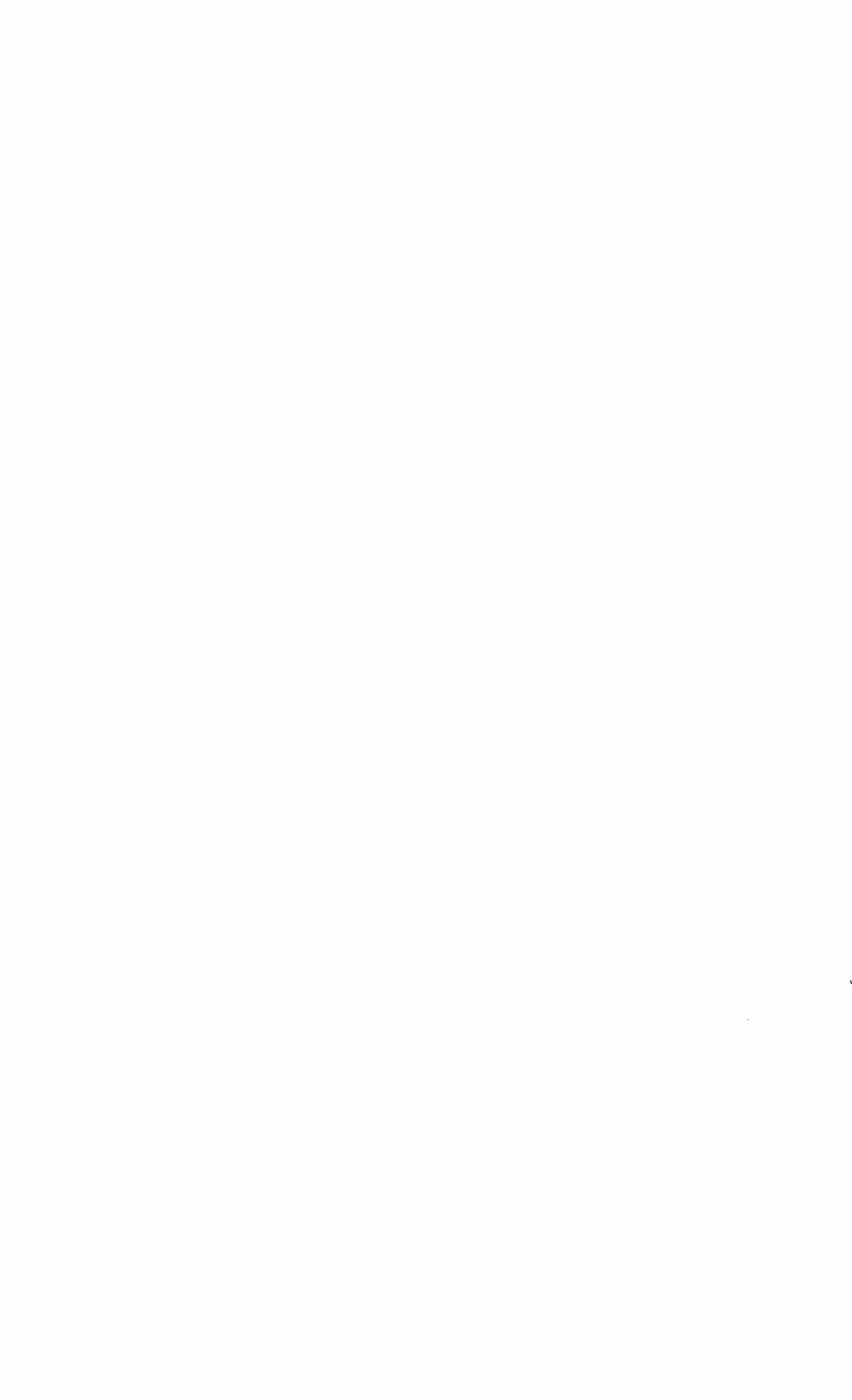IN RE: APPROVAL OF REQUISITION #14 -- SCHOOL CONSTRUCTION

Mrs. Wendy Weber Ralph, Ass't County Administrator, stated that Requisition #14 for the School Projects consists of the second interest payment. .

Upon motion of Mr. Bracey, seconded by Mr. Clay, Mrs. Everett, Mr. Clay, Mr. Tickle, Mr. Bracey, Mr. Moody voting "aye",  $\overline{\phantom{a}}$ 

BE IT RESOLVED by the Board of SUpervisors of Dinwiddie County, Virginia, that Requisition #14 in the amount of \$71,506.25 be approved and funds appropriated for CIP expenses for the School Construction Fund.

## IN RE: CITIZEN COMMENTS

,.

 $\bigl($ 

1. Sandra Vadnais, Bittersweet Road, Dinwiddie, came before the Board and presented the following letter to the Board:

## January 13, 1997

## Dinwiddie Board of Supervisors

#### Dear Board Members,

This letter is to inform you about the construction of the Lebanon Methodist Church located in Dinwiddie, Virginia. There are a few points of strong concern that I would like to bring to your attention.

At the beginning of this project, proper sediment control was not sufficiently put in place, and as a result, my personal property is being ruined by excessive amounts of silt run-off. This silt, crosses over a ranks by discussive distance of site ran off. This site, crosses over a now nothing but a mere mud hole. The damage that is being done to my property is increasing with any amount of rain fall. The few silt fences that are installed are not properly maintained and are full as well as  $d<sub>cm</sub>$ .

I am writing to you to let you know that our legal representative has bee contacted about this situation that is getting worse everyday. We would sincerely like to keep this situation out of litigation ad appropriated measurers to rectify this matter, would greatly be appreciated. All other means have been exhausted and I am asking you, the Board, to please help resolve this matter before an injunction takes place. Once again I can not stress enough about the property damage that has been done and I want my property to be restored to the ORIGINAL state that it was in before all of this construction took place.

## Sincerely,

## Gerard & Sandra Vadnais

Mr. Moody stated that he and the Director of Planning, Mr. Scheid, have been to the property several times and they were aware of the damage that was being done. He stated that he thought that Mr. Scheid could give, an update under his report.

Mr. Bracey stated that he felt that the General Contractor that is building the Church should take care of the problem.

## IN RE: GENERAL REASSESSMENT -- WINGATE & ASSOCIATES

Mr. Harold Wingate, Wingate & Associates, came before the Board and brought the Board up to date on where the reassessment process stands.,

Mr. Tickle suggested that when the times are set for the Board of Equalization to meet, it should be advertised more than once so citizens will have a greater chance of seeing it.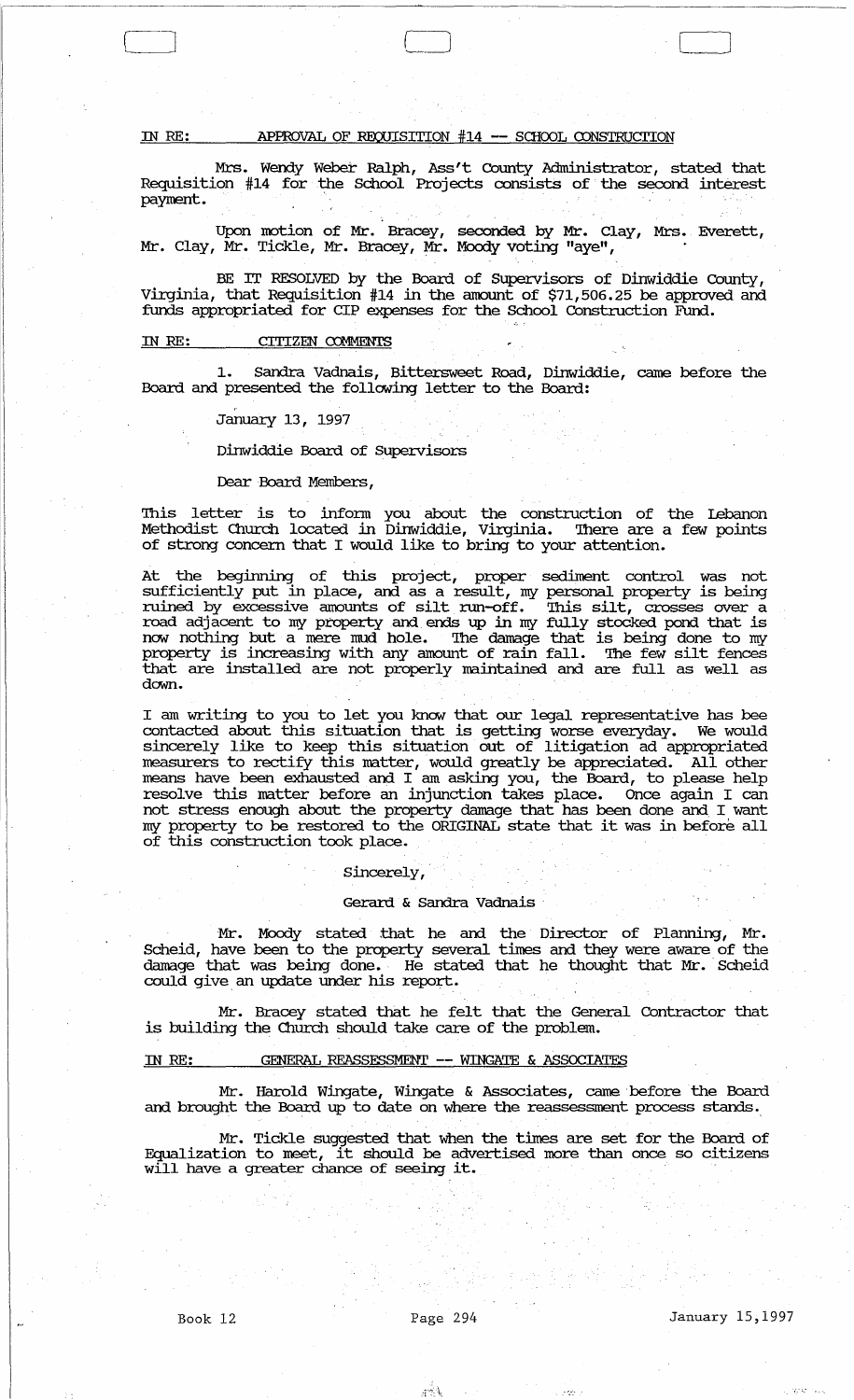## IN RE: DEPARIMENT OF TRANSPORTATION

Mr. Harold Dyson, Ass't Resident Engineer, came before the Board and apologized for comments made by the VDOT representative at the December 18th Board meeting.

Mr. Tickle stated that he did not feel that an apology was necessary because the representative was just being truthful.

## IN RE: SUBDIVISION STREET ADDITION -- SENTRY WOODS

Upon motion of Mr. Clay, seconded by Mrs. Everett, Mrs. Everett, Mr. Clay, Mr. Tickle, Mr. Bracey, Mr. Moody voting "aye", the following resolution was adopted:

WHEREAS, A.P. Hill Drive and Sentry Hill Court described on SR-5(A), Proposed Additions to the Secondary System of the state Highways, fully incorporated herein by reference, are shown on plat date 9/15/87 recorded in Deed Book 13, page 80 in the Clerks Office of the circuit Court of Dinwiddie County, and

WHEREAS, the Resident Engineer for the Department of Transportation has advised the Dinwiddie County Board of Supervisors that A.P. Hill Drive and Sentry Hill Court described on the Form SR-5(A) to the state Highways, pursuant to Section 33.1-229, Code of Virginia, and the Department's Subdivision Street Requirements, and

BE IT FURTHER RESOLVED, that the Dinwiddie County, Virginia, guarantees a right-of-way, as described, and any necessary and drainage, and Board of SUpervisors of clear and unrestricted easements for cuts, fills,

BE IT FURTHER RESOLVED, by the Board of Supervisors of Dinwiddie County, Virginia, that a certified copy of this resolution be forwarded to the Resident Engineer for the Virginia Department of Transportation.

## IN RE: **COMMISSIONER OF THE REVENUE -- REPORT**

Mrs. Deboarh M. Marston, Commissioner of the Revenue, came before the Board and stated that she did not have anything to present but was available for any questions.

Mr. Bracey stated that he received a questionnaire from Mrs. Marston's office and he questioned why he received one.

Mrs. Marston stated that she sent them out because they were trying to insure that subcontractors had obtained a business license when working under a contractor.

Mr. Bracey stated that he would like in writing how much it cost Mrs. Marston's office in between postage and labor to send the questionnaires out and how much did the county benefit from them.

The Board questioned Mrs. Marston about how much the Board of Equalization were compensated in years past.

Mrs. Marston stated that they were paid \$60.00 per day no matter how long or how short they worked.

The Board asked Mrs. Marston to call some other localities that were currently under a reassessment and see how much they were paying their Board of Equalization.

Mrs. Marston stated that she would and then report back to the Board later in the meeting.

### IN RE: TREASURER -- REPORT

Mr. William E. Jones, Treasurer, came before the Board and stated that he did not have anything further to report besides the report that he submitted prior to the meeting.

 $\mathbb{Z}^2$  , and

:~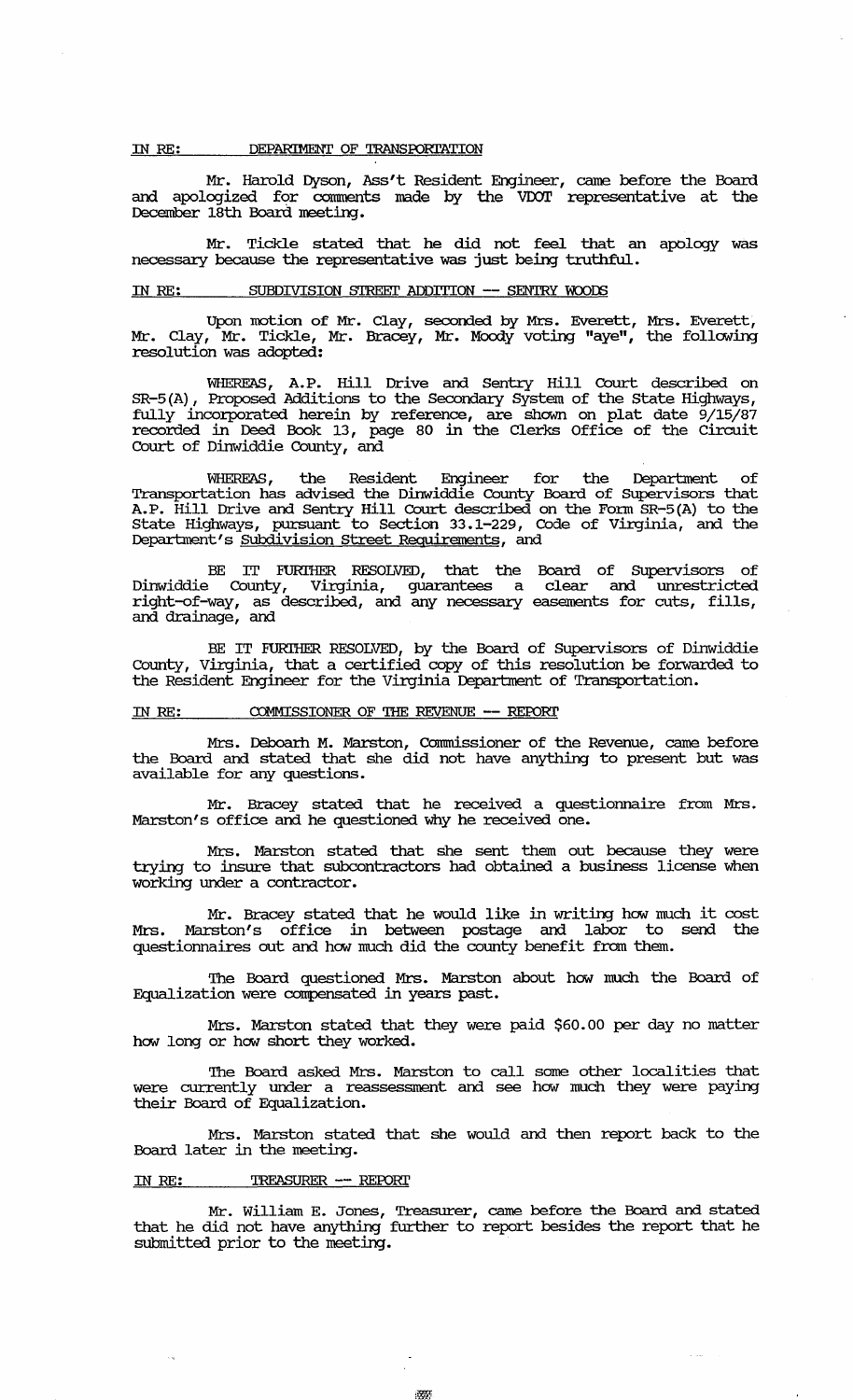Mr. Tickle stated that he would like a report from Mr. Jones on how unpaid taxes are being collected.

Alexandria (1989)

## IN RE: COMMONWEAUIH ATTORNEY -- REPORT

 $\left\|A\right\|^{2\sqrt{2}}$ 

Mr. T.O. Rainey, III, Commonwealth Attorney, was not present.

#### IN *RE:* SHERIFF **-- REroRI'**

(-

Mr. Samuel H. Shands, Sheriff, came before the Board and stated that he did not have anything to present but was available for any questions.

Mrs. Everett stated that some time ago Mr. Alvin Blaha came before the Board and asked that something be done about the tires that were being illegally dumped. He thought that the Board could maybe look into an ordinance prohibiting the illegal dumping of tires.

Mr. Bracey stated that the books are loaded with ordinances that they can not enforce now. He did say that he did not see why they could not look into it but did not feel that they should consider one now because he felt that there was already something on the books currently.,

The Board instructed staff to look into the ordinances in the current code book and see if there was something addressing the problem.

THE CHAIRMAN 'CAllED FOR A 15 MINUTE RECESS AT 3: 25 P.M. SO THAT THE OOARD COUID lOOK AT BRICK SAMPIES FOR THE NEW CDURIHOUSE.

THE BOARD RECONVENED AT 3:55 P.M.

### IN RE: BUIIDING INSPECIOR **-- REroRI'**

Mr. Dwayne Abernathy, Building Inspector, came before the Board and stated that he did not have anything further to report other than the report he submitted prior to the meeting.

## IN RE: ANIMAL WARDEN **-- REroRI'**

Mr. Steve Beville, Animal Warden, was not present at the meeting due to the preparation for some surgery.

## IN RE: DIRECTOR OF PIANNING -- REPORT

Mr. W.C. Scheid, Director of Planning, came before the Board and gave an overview of how he has handled the complaint from Mr. & Mrs. Vadnais about their problem with Lebannon United Methodist Church.

He stated that he has been trying to contact the Eng'ineers of the project to discuss the problem with them and he has not received a response yet.

The Board stated that they would give the Eng'ineers until the next Board meeting to contact Mr. Scheid and then they wanted a report back.

# IN RE: ZONING ADMINISTRATOR -- REPORT

Mr. March Altman, Zoning Administrator, came before the Board and presented his report for the month of December, 1996.

Mr. Altman also stated that he had looked into the ordinance that addresses the issue of illegal dumping of tires and the only way that someone could be fined for it would be to actually catch them in the act of dumping the tires.

Mr. Bracey and Mr. Clay stated that they did not feel that an additional ordinance should be looked into at this time.

Mr. Tickle stated that he agreed with Mr. Bracey and Mr. Clay but if Mrs. Everett is really concerned about it he did not see why they could not just look into it.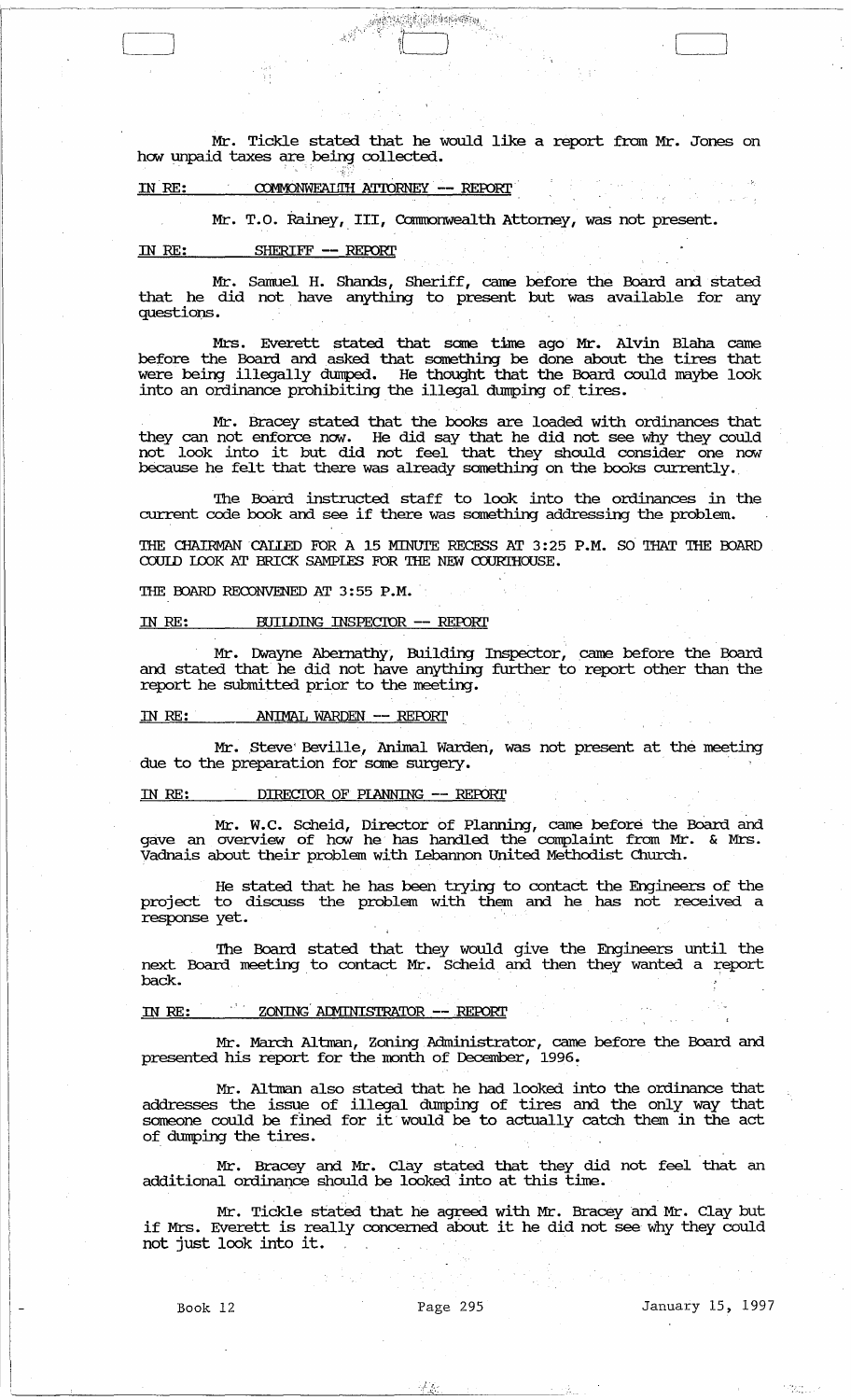Mrs. Everett stated that she was just acting on the concern of a citizen not on her own beliefs.

Mr. Bracey felt that the only thing that he felt that the citizen deserved was a letter stating that they looked into the ordinance and<br>there is nothing that they can legally do about it right now because they have to catch them.

## IN RE: DIRECTOR OF SOCIAL SERVICES -- REPORT

Mrs. Peggy McElveen, Director of Social Services, presented her report for the month of December, 1996.

## IN RE: SUPERINTENDENT OF SCHOOLS -- REPORT

Mr. Ray Watson, Ass't SUperintendent for Finance and Technology, came before the Board and presented the Superintendent report for the month of December, 1996.

## IN *RE:* RECREATION DIRECIOR -- REroRI'

Mr. Tony Rinaldi, Recreation Director, presented his report for the month of December, 1996.

Mr. Rinaldi also wanted to invite Administrative Staff and the Board to their Volunteer Appreciation night on February 19th.

## IN RE: DIRECTOR OF WASTE MANAGEMENT -- REPORT

Mr. Denny King, Director of Waste Management, came before the Board and stated that he understood that the Board questioned a bill during claims in reference to his department.

He stated that about a year ago a truck at the landfill rolled from a parked position into a light pole. Nothing was damaged except for the box that was on the light pole. He thought nothing else about because the box that was on the light pole. He thought hothing eise about because<br>it never interrupted power or anything until some workers from Southside Electric were in the area and they saw the box and panicked. The next day a large crew from Southside Electric came out to the Landfill and removed a large crew from southside Electric came out to the familiar and removed<br>the box because they felt that they did not need it any longer and sent them a large bill for payment of the damaged box.

Mr. Bracey stated that he did not like how the bill was handled Mr. Bracey stated that he did not like how the bill was handled<br>because it is such a large amount. He felt that Administration should of been notified directly what the bill was about. He stated that he thought Southside Electric should of come to the County Administrator in reference to the bill.

Upon motion of Mr. Bracey, seconded by Mrs. Everett, Mrs. Everett, Mr. Clay, Mr. Tickle, Mr. Bracey, Mr. Moody voting "aye",

BE IT RESOLVED by the Board of Supervisors of Dinwiddie County, Virginia, that check #1004546 is approved in the amount of \$8,420.87 made payable to Southside Electric Cooperative contingent upon them coming to the County Administrator and explaining the bill to his satisfaction.

## IN RE: DEPUIY EMERGENCY SERVICES COORDINATOR -- REPORT

Mrs. Dawn Titmus, Deputy EMS Coordinator, came before the Board and presented her report for the month of December, 1996.

# IN RE: COUNTY ATTORNEY -- REPORT

Mr. Daniel M. Siegel, County Attorney, came before the Board and stated that he did not have anything to present at this time.

## IN RE: CONSTRUCTION INSPECIOR -- REPORT

Mr. Donald Faison, Construction Inspector, came before the Board and presented his report for the month of December, 1996.

~~,

 $\bar{z}$  , and  $\bar{z}$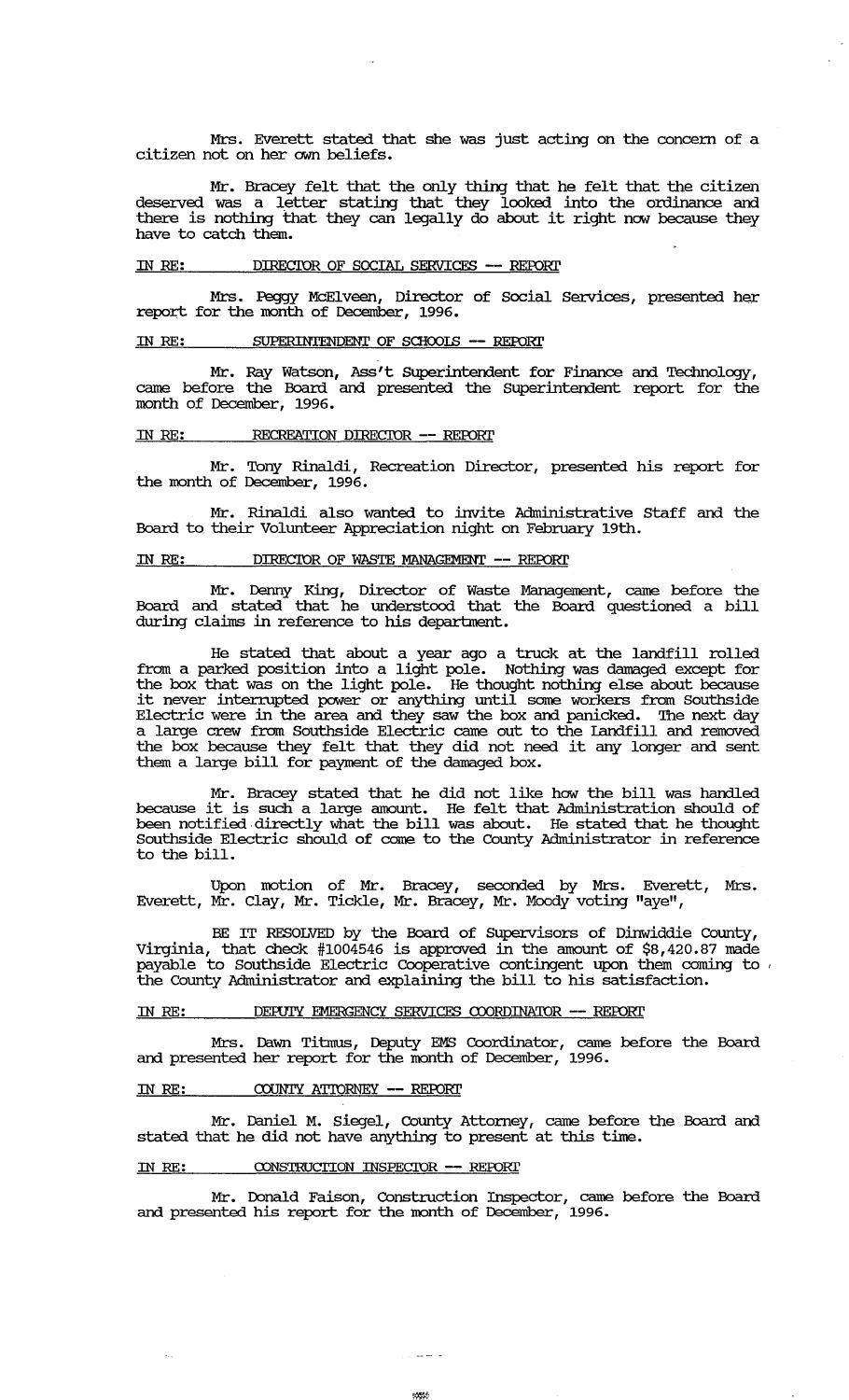Mr. 'Clay stated that while they were outside looking at the color for the roof the Board never came to an agreement. Everyone told them what they thought but they never agreed on a particular color.

 $\mathbb{R}^{\mathbb{Z}}$  ,  $\mathbb{Z}$  ,  $\mathbb{Z}$  ,  $\mathbb{Z}$ 

Mr. Faison stated that he felt that the Board could wait a little while on agreeing" on a particular color for the roof but they needed to agree on a color for the brick and mortar.

Upon motion of Mrs. Everett, seconded by Mr. Bracey, Mrs. Everett, Mr. Clay, Mr. Tickle, Mr. Bracey, Mr. Moody voting "aye",

BE IT RESOLVED by the Board of Supervisors of Dinwiddie County, Virginia, that the following selections were approved for the exterior color scheme of the new Courthouse:

utility Brick COlor No.1 - Taylor Clay #321 (Gray)

utility Brick COlor No.2 - Darlington #1700 (Dover White)

Mortar COlor for Brick No. 1 - Flamingo *#C-224* 

Mortar Color for Brick No.2 - Flamingo - Soft White with puddle duck sand '

Upon motion of Mr. Clay, seconded by Mr. Tickle, Mrs. Everett, Mr. Clay, Mr. Tickle, Mr. Bracey, Mr. Moody voting "aye",

BE IT RESOLVED by the Board of Supervisors of Dinwiddie County, Virginia, that the Board wait for two weeks to decide on the color of the roof at the new COurthouse.

#### IN RE: AIRroRI' MANAGER -- REroRI'

 $\sim$   $\frac{1}{N}$ 

Mr. Gordon Winn, Airport Manager, came before the Board and presented his report for the month of December, 1996.

Mr. Bracey stated that he heard that a gentlemen was forgiven of some money that he owed the Airport Authority and he wanted to know how true it was. He stated that he felt that the Board should get an in depth report for the Airport Authority on their financial activities. He wanted to know if the Authority had the power to forgive tax payers dollars. He stated that he felt that if the Authority was forgiving funds then the Board should petition the General Assembly to do away with the Airport Authority and let the Board take care of it. '

Mr. Moody suggested that the Board and the Airport Authority hold a joint meeting to discuss this.

Mr. Burgess stated that by reviewing some 'infonnation provided by the General Assembly in reference to the set up of the Airport Authority, he understands it to read that the Airport Authority can conduct their financial activities to their discretion.

Mr. Bracey stated that if that is the case he would hope that the Board would not participate financially with the Airport. He stated that they are taking taxpayer dollars and doing what they want with them. He stated that he could not sit on the Board with good conscience and vote for any money for the Airport unless the citizens are reaping some benefit or they have some say so.

Mr. Gordon winn stated that he realized that this was a bad time but the Board some time ago approved a \$200,000 note for clean up at the Airport and he requested a draw from that note in the amount of \$51,521.00.

Mr. Bracey stated that since this was money that the Board approved at a previous time he would approve payment until the note was satisfied in full.

Upon motion of Mr. Bracey, seconded by Mr. Clay, Mrs. Everett, Mr. Clay, Mr. Tickle, Mr. Bracey, Mr. Moody voting "aye",

**小时站** 

Book 12 **Page 296** Page 296 January 15, 1997

..... ,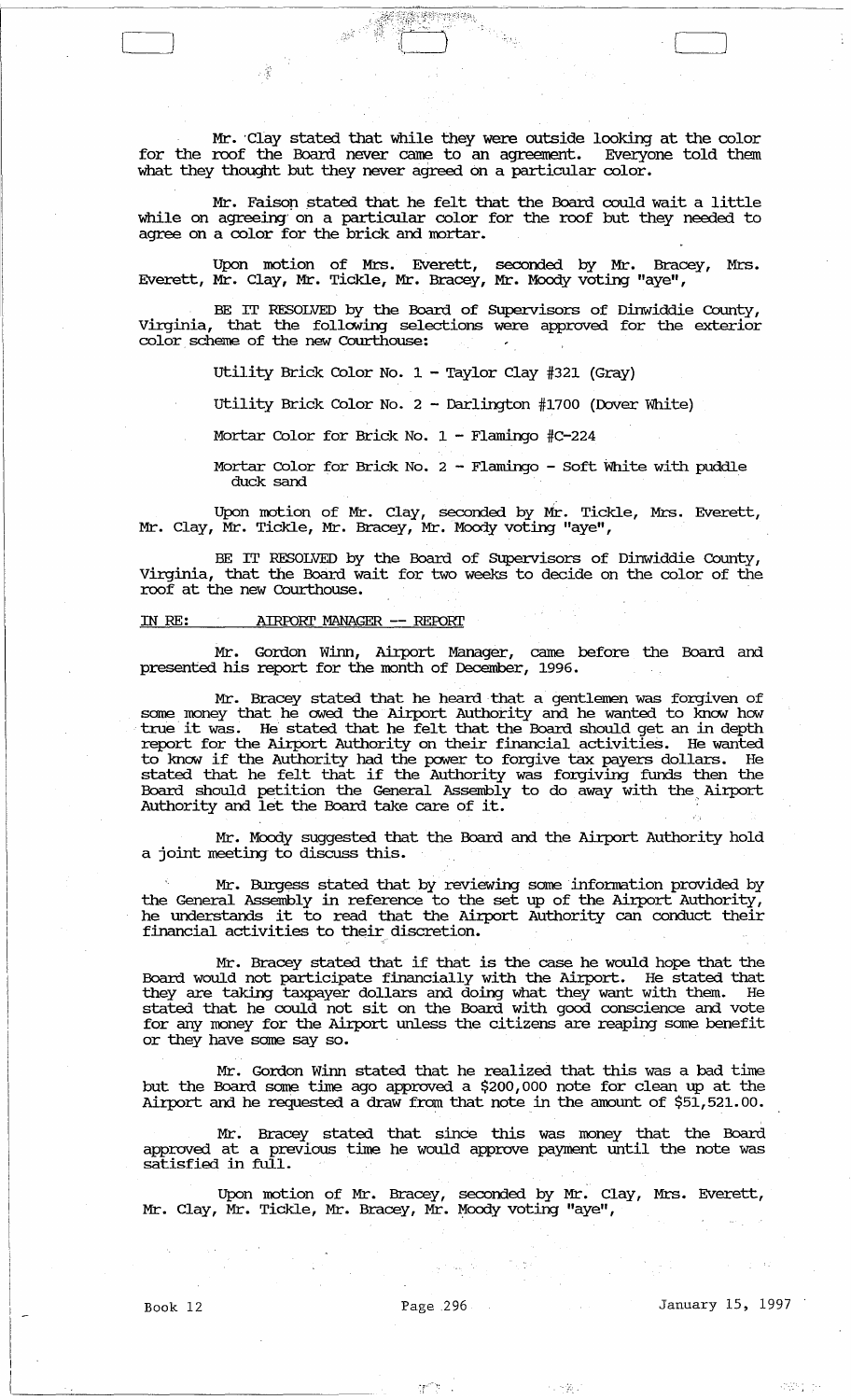BE IT RESOLVED by the Board of SUpervisors of Dinwiddie County, Virginia, that payment is approved and a check be issued in the amount of \$51,521.00 for invoices for the clean up of the Airport mandated by the EPA.

## IN RE: DINWIDDIE INDUSTRIAL DEVELOPMENT AUTHORITY -- REAPPOINIMENT

Upon motion of Mrs. Everett, seconded by Mr. Bracey, Mrs. Everett, Mr. Clay, Mr. Tickle, Mr. Bracey, Mr. Moody voting "aye",

BE IT RESOLVED by the Board of Supervisors of Dinwiddie County, Virginia, that Ioid A. Hodnett is reappointed to the Dinwiddie Industrial Development Authority for a tenn expiring 2-5-2001.

# IN RE: DINWIDDIE INDUSTRIAL DEVELOPMENT AUIHORITY -- REAPPOINTMENT

Upon motion of Mr. Clay, seconded by Mr. Bracey, Mrs. Everett, Mr. Clay, Mr. Tickle, Mr. Bracey, Mr. Moody voting "aye",

BE IT RESOLVED by the Board of Supervisors of Dinwiddie County, Virginia, that Robert A. Wallace is reappointed to the Dinwiddie Industrial Development Authority for a tenn expiring 2-5-2001.

## IN RE: DINWIDDIE AIRPORT & INDUSTRIAL AUTHORITY -- APPOINTMENT

Mr. Tickle stated that he wanted to lmow if the Board would be willing to petition the General Assembly to expand the Dinwiddie Airport & Industrial Authority to allow for every magisterial district to have a representative.

Mr. Burgess, County Administrator, stated that the time had passed to petition the General Assembly for this year and they would have to wait until next year.

'Ihe Board agreed that they would wait and discuss expanding the Authority at an upcoming Board Retreat.

Upon motion of Mr. Bracey, seconded by Mr. Clay, Mrs. Everett, Mr. Clay, Mr. Tickle, Mr. Bracey, Mr. Moody voting "aye",

BE IT RESOLVED by the Board of Supervisors of Dinwiddie County, Virginia, that Michael W. Lee is appointed to the Dinwiddie Airport  $\&$ Industrial Authority for a tenn expiring 1-31-2000.

'Ihe Board was also notified that 'Ihornas Hooker's tenn expires on the Dinwiddie Airport & Authority on the 31st of this month and he has not expressed an interest to serve an additional term. The position was advertised in the Dinwiddie Monitor on December 25th and staff has not received any public interest.

'Ihe Board directed staff to readvertise the position.

## IN RE: CRATER DISABILITIES SERVICFS OOARD -- REAPfDIN'IMENT

Upon motion of Mr. Bracey, seconded by Mr. Clay, Mrs. Everett, Mr. Clay, Mr. Tickle, Mr. Bracey, Mr. Moody voting "aye",

BE IT RESOLVED by the Board of Supervisors of Dinwiddie County,  $V$ irginia, that Christina Winfield is reappointed to the Crater Disabilities Services Board for a term expiring 1-31-99.

The Board was also notified that Peggy McElveen's term on the Disabilities Services Board expires on the 31st of this month and she has not expressed an interest to serve an additional term. The position was advertised in the Dinwiddie Monitor on December 25th and staff has not received any public interest.

The Board directed staff to readvertise the position.

'fiEf",

Mr. Bracey stated that he felt that not a lot of people subscribe to the Dinwiddie Monitor so he thought that staff should also advertise in the Progress Index.

 $\bar{\gamma}$ 

 $\lambda$  .  $\frac{1}{2}$  $\chi$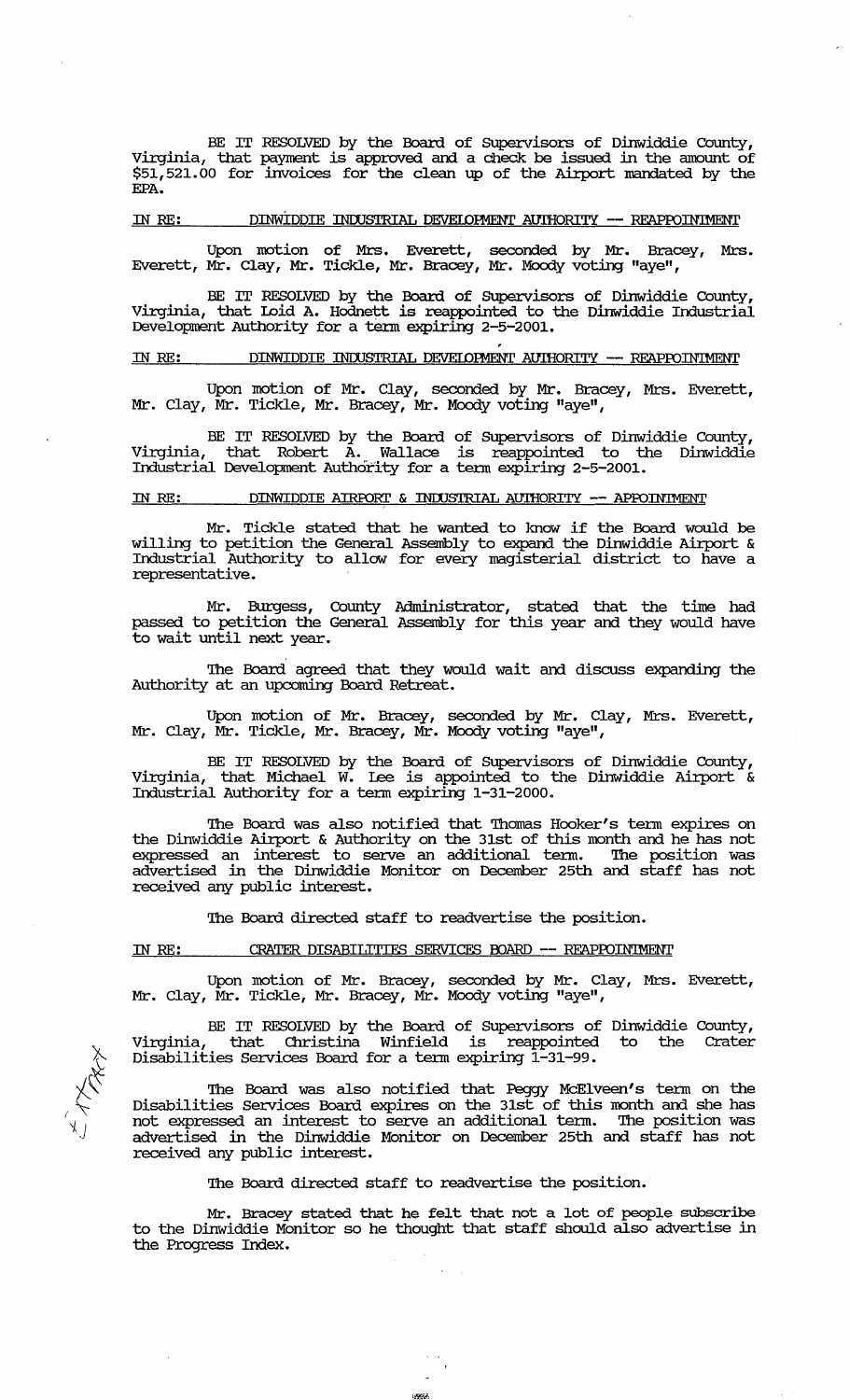$\overline{\phantom{0}}$ 

### IN RE: BOARD OF EQUALIZATION -- COMPENSATION

Mrs. Deborah M. Marston, Commissioner of the Revenue, came before the Board and listed the pay that other localities were paying their Board of Equalization.

Upon motion of Mr. Clay, seconded by Mrs. Everett, Mrs. Everett, Mr. Clay, Mr. Tickle, Mr. Bracey, Mr. Moody voting "aye", .

BE IT RESOLVED by the Board of SUpervisors of Dinwiddie County, Virginia, that the Board of Equalization shall be compensated at a rate of \$75.00 per day plus mileage to a particular property that needs to be viewed if no other County vehicle is available.

## IN RE: COUNTY ADMINISTRATOR COMMENTS

."

1. Mr. Charles W. Burgess, Jr., stated that he was aware that the Board wanted to go on a retreat and wanted to know when would be a good time.

After some discussion by the Board they agreed that they would go to the Airfield Conference Center in Wakefield, Virginia on Wednesday, January 29, 1997.

2. Mr. Burgess stated that he will be serving on the VACO Transportation Committee and if the Board had any transportation issues that they wanted to be brought to that committee for possible legislation he would be glad to.

IN RE: RESOLUTION AUIHORIZING COMPETITIVE NEGOTIATION -- PROPERTY AND CASUAIfI'Y INSURANCE

Mrs. Wendy Weber Ralph, Ass't County Administrator, stated that a few weeks ago she came before the Board and requested authorization to bid out the County's Property and casualty Insurance. At this time she out the county's Property and Casualty Insurance. At this time<br>requested that they be able to bid it out by competitive negotiation.

Upon motion of Mr. Clay, seconded by Mr. Bracey, Mrs. Everett, Mr. Clay, Mr. Tickle, Mr. Bracey, Mr. Moody voting "aye", the following resolution was adopted: .

## RESOIUTION AUTHORIZING COMPETITIVE NEGOTIATION -- PROPERTY AND CASUAIfI'Y INSURANCE

WHEREAS, the Board of supervisors of Dinwiddie County (the "Board") wishes to receive proposals from qualified proposers for the County's property and casualty insurance, to evaluate various subjective factors, 'including proposed coverages, their costs, the added enhancements included and agency/corrpany services, experience and qualifications and to negotiate specific contractual tenus and conditions favorable to Dinwiddie County (the "County"); and

WHEREAS, Section 11-41(C) of the Virginia Public Procurement Act provides that goods and services may be procured by competitive negotiation upon a determination in writing that competitive sealed bidding is not advantageous to the public.

BE IT RESOLVED by the Board of SUpervisors of Dinwiddie County, Virginia:

- 1. The County Administrator, in cooperation with other County staff persons, is authorized to issue on behalf of the County, a written request for proposals for the County's property and casualty insurance coverages. .
- This Resolution shall constitute a written determination that competitive sealed bidding is not advantageous to the public for the reasons stated above.

3. 'Ibis Resolution shall be effective as of January 14, 1997.

Book 12

of" :'J.

Page 297 January 15, 1997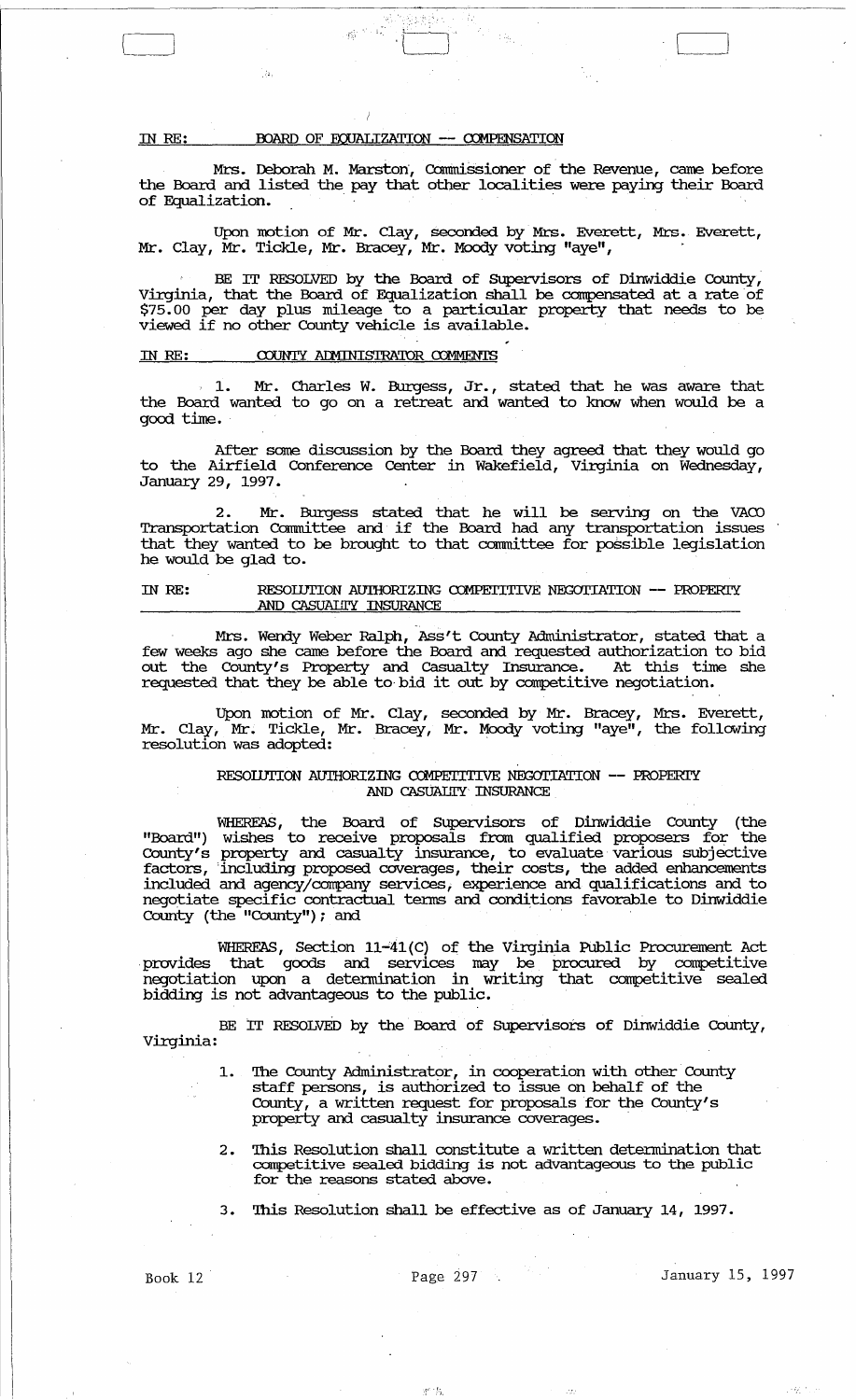### IN RE: COUNTY ADMINISTRATOR COMMENTS CONTINUED

Mrs. Ralph, Ass't CountY Administrator, stated that the HVAC unit at the Social Services Building needs to be replaced and Mr. Faison, Construction Inspector was assisting with getting some prices but roughly Unistruction inspector was assisting with<br>it was going to cost about \$15,000.<br>IN RE: ROARD MEMBER COMMENTS

Mr. Bracey stated that when the Board goes on their retreat he wanted to discuss advertising for all the services the County has under contract.

## IN RE: EXECUTIVE SESSION

Upon motion of Mr. Clay, seconded by Mr. Bracey, Mrs. Everett, Mr. Clay, Mr. Tickle, Mr. Bracey, Mr. Moody voting "aye", pursuant to the Virginia Freedom of Information Act, Section 2.1-344(a) 1-Discussion of employment, salaries, disciplining of public officers, appointees, or  $emplog$ ees of any public body - Commissioner of the Revenue & Administration; Section 2.1-344(a) 5-Discussion concerning a prospective business or industry; the Board moved into Executive session at 6:13 P.M. A vote having been made and approved the meeting reconvened into Open Session at 7:23 P.M.

## IN RE: CERTIFICATION

Upon motion Mr. Clay, seconded by Mr. Tickle, Mrs. Everett, Mr. Clay, Mr. Tickle, Mr. Bracey, Mr. Moody voting "aye", the following resolution was adopted:

WHEREAS, the Board of SUpervisors of Dinwiddie County convened an executive meeting on this date pursuant to an affirmative recorded vote and in accordance with the provisions of the Virginia Freedom of Information Act; and

WHEREAS, Section 2.1-344.1 of the Code of Virginia requires a certification by the Board of SUpervisors of Dinwiddie County, that such Executive meeting was conducted in confonnity with the Virginia law;

NOW 'lliEREFORE BE IT RESOLVED that the Board of SUpervisors of Dinwiddie County, Virginia, hereby certifies that, to the best of each member's knowledge, (1) only public business matters lawfully exempted from open meeting to which this certification resolution applies; and (2) only such public business matters as were identified in the motion convening the executive meeting were heard, discussed or considered by the Board of SUpervisors of Dinwiddie County, Virginia.

## IN RE: COMMISSIONER OF THE REVENUE -- ADDITIONAL POSITION

Upon motion of Mrs. Everett, seconded by Mr. Clay, Mrs. Everett, Mr. Clay, Mr. Tickle, Mr. Moody voting "aye", Mr. Bracey voting "nay",

BE IT RESOLVED by the Board of SUpervisors of Dinwiddie County, Virginia, that the Connnissioner of the Revenue is authorized to hire an additional position to be classified as a Secretary II/Tax Clerk-Personal Property at a salary not to exceed \$18,722.00.

## IN RE: COUNTY ADMINISTRATOR PERFORMANCE EVALUATION

Upon motion of Mrs. Everett, seconded by Mr. Clay, Mrs. Everett, Mr. Clay, Mr. Tickle, Mr. Bracey, Mr. Moody voting "aye",

BE IT RESOLVED by the Board of Supervisors of Dinwiddie County, Virginia, that the County Administrator's salary, based upon a successful evaluation, is increased from the current amount of \$60,000 to \$64,000 retroactive from December 1, 1996; and

BE IT FURITHER RESOLVED by the Board of Supervisors of Dinwiddie County, Virginia, that the County Administrator shall not be included in any across the board increases as are all County employees .

.n~,J,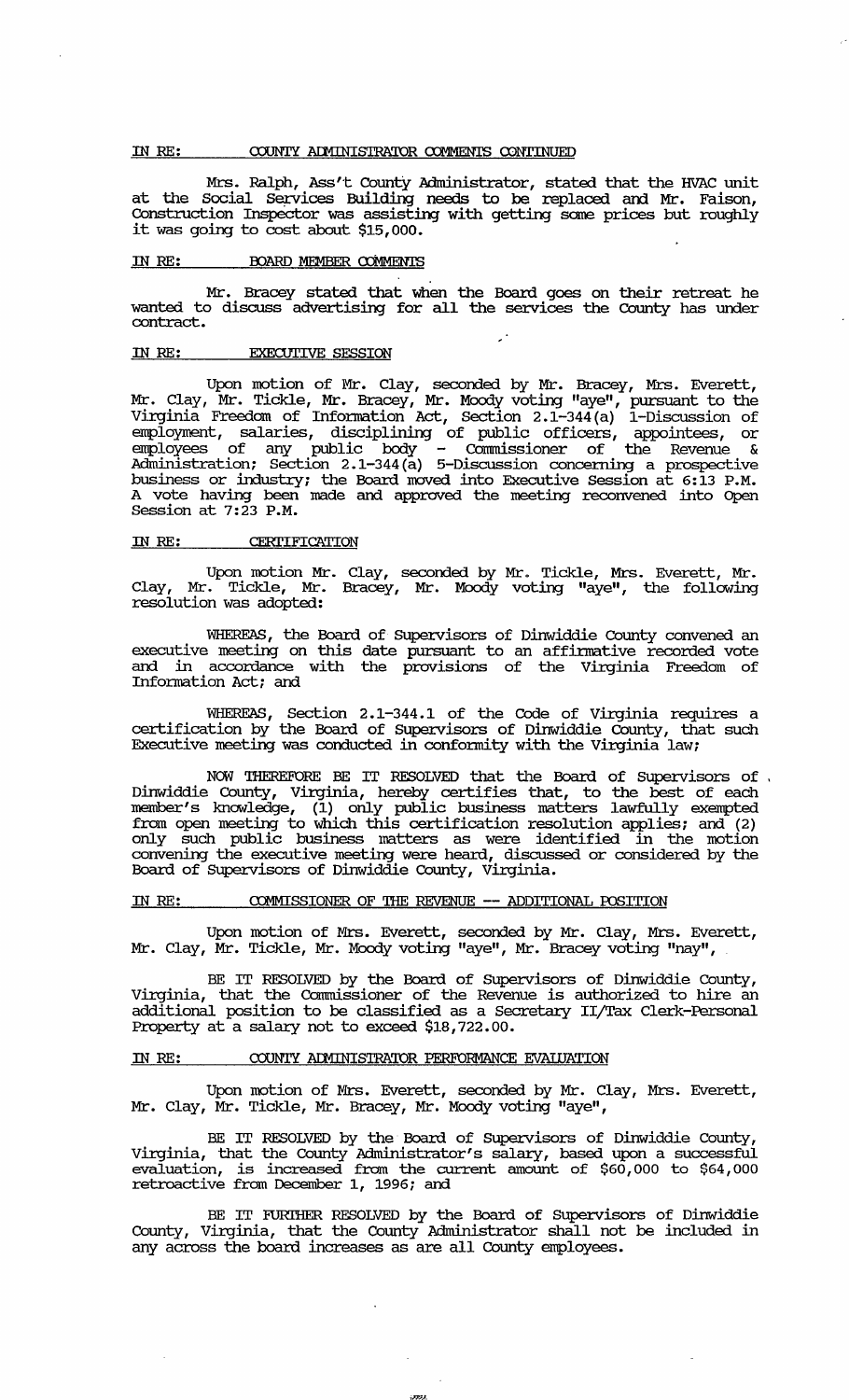#### IN RE: ADJOURNMENT

Upon motion of Mr. Bracey, seconded by Mr. Clay, Mrs. Everett,<br>Mr. Clay, Mr. Tickle, Mr. Bracey, Mr. Moody voting "aye", the meeting<br>adjourned at 7:30 P.M. to be continued until Wednesday, January 29, 1997<br>at 8:00 A.M. for

和音乐。 

G, Francon Harrison A. Moody

.<br>D

Chair, Board of Supervisors

ATTEST: 4 Charles W. Burgess, Jr.<br>County Administrator

 $/r$ lm

 $\overline{\phantom{a}}$ 

Page298